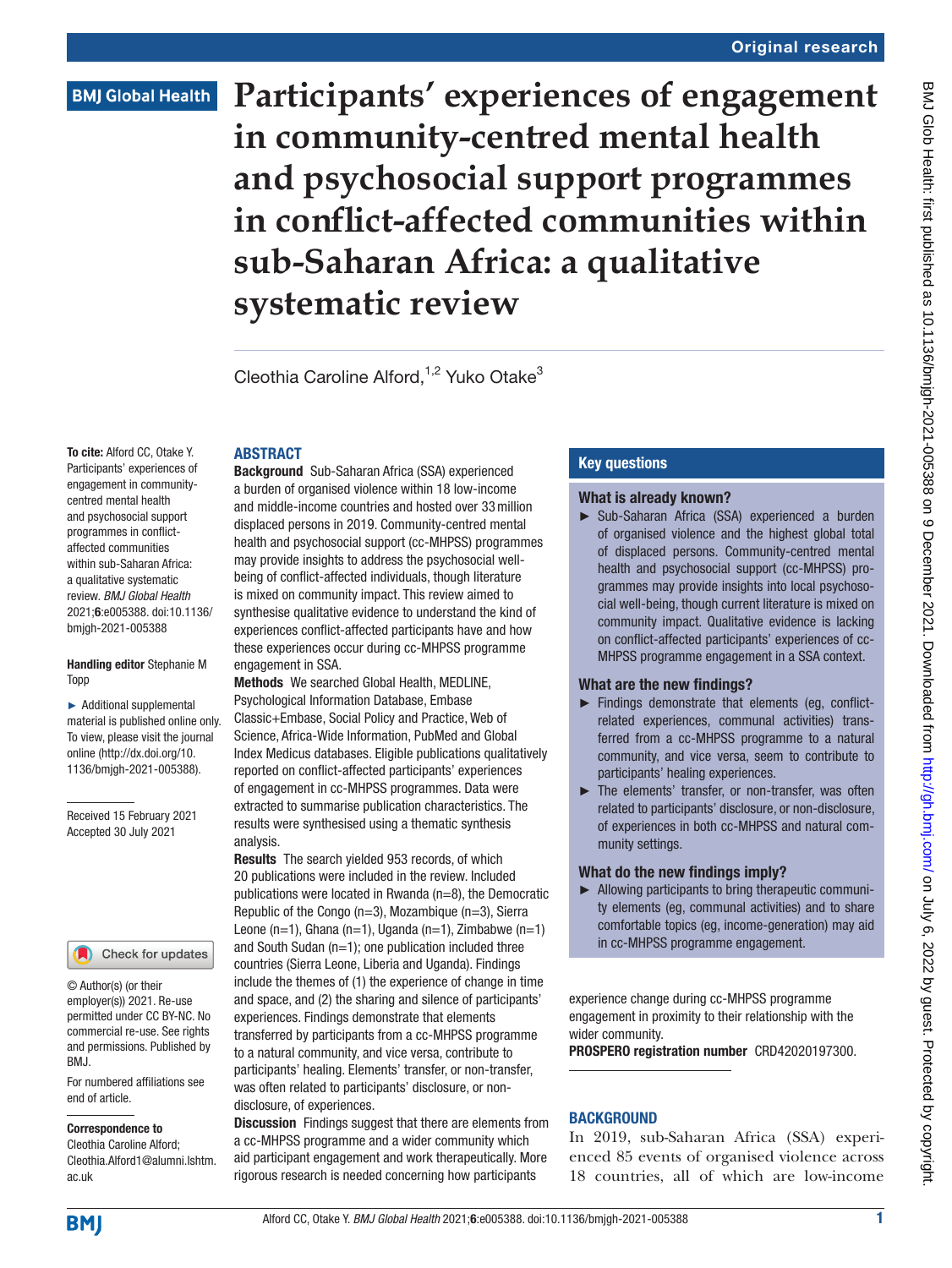# BMJ Global Health

and middle-income countries.<sup>[1](#page-10-0)</sup> According to the United Nations High Commissioner for Refugees's Global Report 2019, the SSA region hosts over 33million—39% of the global total—displaced persons, the highest in the world. Conflict-related occurrences are credited as a contributor of displacement in SSA.<sup>[2](#page-10-1)</sup> Individuals affected by conflict are exposed to traumatic events, forced displacement, social support loss, poverty and unemployment stressors.<sup>[3](#page-10-2)</sup> Conflict exposure is linked to psychological distress symptoms and disorders $4^5$ ; and conflict-affected communities experience vulnerabilities related to accessing resources among the fragmentation of governance, economic and healthcare structures.<sup>6</sup>

Since the 1980s, there has been great focus on the development of mental health and psychosocial support (MHPSS) programmes to address the psychological well-being needs in communities affected by conflict.<sup>[4](#page-10-3)</sup> The Inter-Agency Standing Committee's (IASC) standards define MHPSS as 'any type of local or outside support that aims to protect or promote psychosocial well-being and/or prevent or treat mental disorder.<sup>'[7](#page-10-5)</sup> (p16) Currently, there has been increasing interest in a community-centred approach to MHPSS programmes in conflict-affected settings. Flaspohler *et al* define the community-centred approach as 'the evolution of practice in local contexts…(with an emphasis on) the user of that source (the programme) when conceptualising dissemination…the improvement of existing practice and service delivery over the introduction of something new.<sup>[8](#page-10-6)</sup> (p184) In this approach, the role to determine the programme development, outcomes, and implementation is shared among the local community and programme providers.<sup>9</sup> This approach has arisen in response to criticisms of the trauma-focused and local idioms of distress (ie, conceptualisations of distress in relation to personal and cultural meaning) approaches to MHPSS programmes.<sup>10</sup> From these perspectives, there is a top-down application of Western-originated outcomes and an overemphasis of research focused on the deficits (eg, post-traumatic stress disorders, psychological distress) into the sociocultural context of a local conflict-affected community.<sup>[11](#page-10-9)</sup> Though the trauma-focused and local idioms of distress approaches are problem-focused, it is not sufficiently addressing local needs and desires. The community-centred approach may provide beneficial insights in targeting local needs.

The increased inclusion of conflict-affected communities' perspectives is needed in the development and implementation of MHPSS programmes.<sup>12</sup> Few studies report MHPSS programmes that target the local needs and desires of conflict-affected communities. For example, studies conducted in Sierra Leone<sup>13</sup> and Rwanda $14$  have shown the facilitation of high ownership and receptivity among community members and programme staff. Contrasting to those studies, negative impacts of community-centred MHPSS (cc-MHPSS) is also reported. Study conclusions in Rwanda<sup>11</sup> and Sierra Leone<sup>15</sup> suggest cc-MHPSS participants can be socially

isolated from their surrounding local community and experience an increase in psychological distress symptoms and disorders, respectively. Though these studies are reporting participants' experiences, their conclusions of cc-MHPSS programmes are diverging.<sup>11</sup> <sup>13-15</sup> It is not known why cc-MHPSS programmes show such contradictory findings. By understanding participants' in-depth experiences through the synthesis of qualitative evidence, this review attempts to contribute to resolving the contradictory cc-MHPSS results and further, improve programme development that is tailored to local structures and culture. Thus, this review investigated two objectives: (1) the kind of experiences participants have through their engagement in cc-MHPSS programmes and (2) how participants' experiences happen as they engage in cc-MHPSS programmes.

# **METHODS**

This review adheres to the Preferred Reporting Items for Systematic Reviews and Meta-Analyses (PRISMA) guide- $\text{lines.}^{16}$  $\text{lines.}^{16}$  $\text{lines.}^{16}$ 

# Inclusion criteria

To be considered for inclusion in this review, studies had to be a primary qualitative study or mixed-methods study, peer-reviewed, full-text and in English. There were no restrictions on the publication year.

Participants who live in a conflict-affected community within a SSA country and were recipients of a cc-MHPSS programme were included. Participants originating from a conflict-affected community within a SSA country and were displaced, immigrated or resettled into a SSA host country were also eligible. There was no limit on age. For this review, conflict-affected communities refer to communities affected by man-made disasters (eg, armed conflict, genocide or political violence). SSA countries refer to the current World Bank classification.<sup>17</sup>

The inclusion of cc-MHPSS programmes was defined according to IASC's classification of MHPSS programmes<sup>[7](#page-10-5)</sup> (p16) and Flaspohler *et al*'s definition of community-centred approach.<sup>[8](#page-10-6)</sup> (p184) These include, but are not limited to, practices of care from traditional healers, primary care, and non-governmental organisations.

Studies with reports of participants' experiences during cc-MHPSS programme engagement were eligible. Participants' experiences reported qualitatively were eligible for inclusion. These include, but are not limited to, author descriptions, direct participant quotes, participant observation (eg, fieldnotes), questionnaires (eg, open or closed answers), interviews (eg, structured and semistructured) and focus group discussions.

# Search strategy

Searches were conducted on 14 July 2020–15 July 2020. The following nine databases were used: Global Health, MEDLINE, PsycINFO, Embase Classic+Embase, Social Policy and Practice, Web of Science, Africa-Wide Information, PubMed and Global Index Medicus. Forward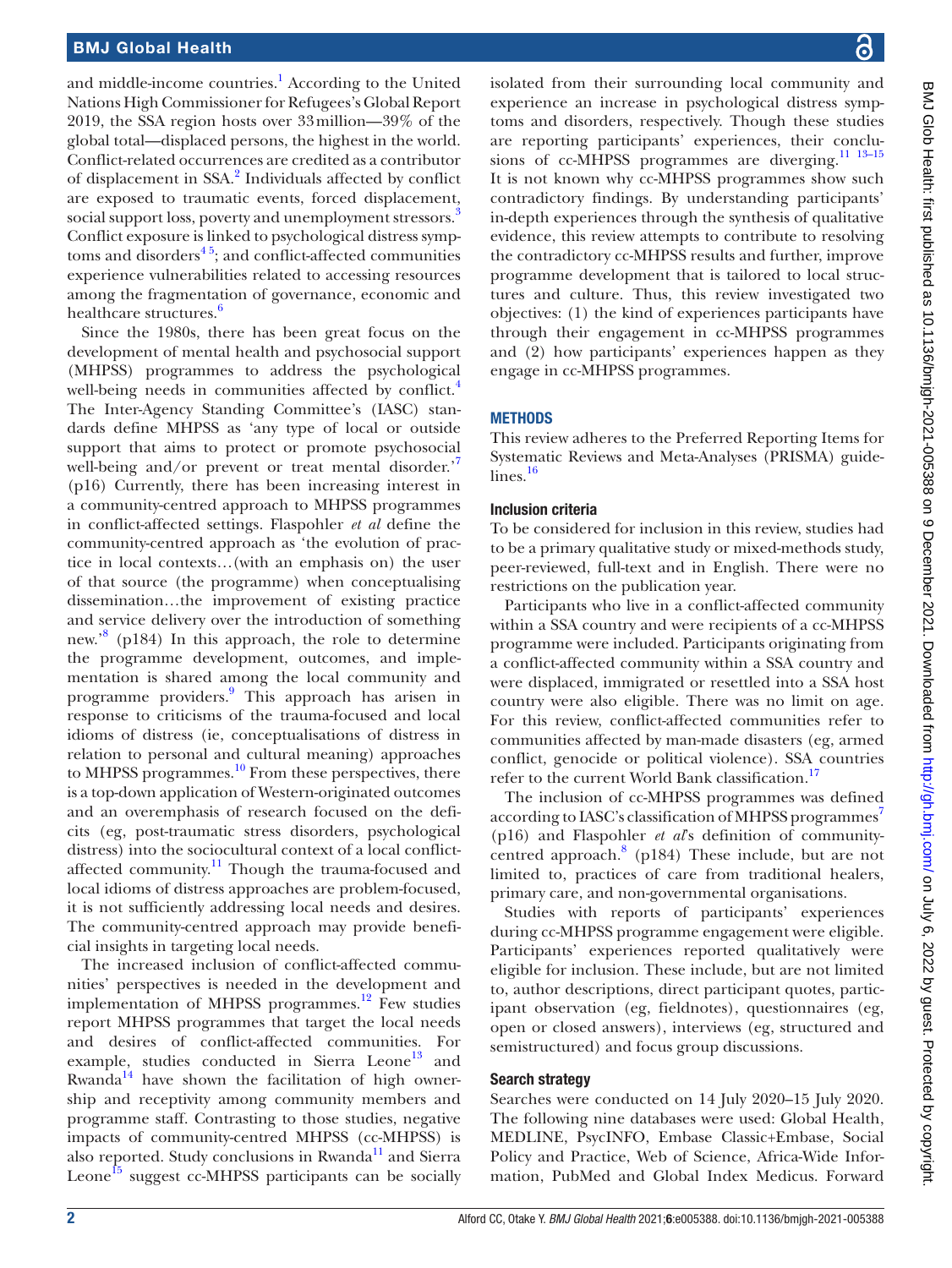

Figure 1 PRISMA flow diagram. Exclusion reasons: (1) primary focus on traditional healer or healthcare/programme staff experiences, (2) qualitative study related to the assessment of resources, risk/protective factors and barriers/facilitators for intervention development, (3) qualitative study related to the assessment of local conceptualisations of well-being, resilience or healing, (4) not related to this review topic, (5) policy brief and (6) unable to access the record.

and backward citation searching was used to complement the search. As there were no restrictions on the publication year, a date filter was not used when conducting the searches .

Search terms, applicable synonyms and Boolean operators were used to determine five concept domains: (1) community-centred, (2) mental health and psychosocial support, (3) qualitative or mixed-methods studies, (4) conflict-affected and (5) SSA. These concept domains are organised within a Population, Intervention, Control/ Comparison, Outcome, Study design/Setting (PICOS) framework [\(online supplemental material](https://dx.doi.org/10.1136/bmjgh-2021-005388)). The search strategy for MEDLINE is found in [online supplemental](https://dx.doi.org/10.1136/bmjgh-2021-005388) [material](https://dx.doi.org/10.1136/bmjgh-2021-005388).

# Study selection and quality appraisal

The author, CCA, screened records at the title and abstract phase, full-text phase, and extracted data to summarise study characteristics from included studies.<sup>18</sup> The selection process is illustrated in a PRISMA diagram [\(figure](#page-2-0) 1).

The quality of each included study was assessed with the Critical Appraisal Skills Programme (CASP) Qualitative Checklist ([online supplemental material\)](https://dx.doi.org/10.1136/bmjgh-2021-005388).[19](#page-10-17) This checklist provides 10 questions, 9 of which have a marking criteria of 'yes,' 'no,' or 'not enough information.' For question 10 (ie, how valuable is the research?), there is no marking criteria. In this review, the 'value of research' was considered as the included studies' relevance and

<span id="page-2-0"></span>usefulness in answering this review's research questions and objectives. This was determined by CCA using three collective considerations: (1) the breadth of the data (ie, the quantity of detail provided in the 'results' section of the included study), (2) depth of the data (ie, severity of detail) and (3) whether the data could directly answer the review's research questions and objectives. CCA did not create a detailed criterion or scoring system of the three collective considerations (eg, one to two sentences, one paragraph, or one page of data determining a score of 'narrow', 'moderate' or 'wide' breadth of data). The value of the research (ie, study relevance/usefulness) was assessed as 'valuable', 'less valuable' or 'not valuable'.

The 10 marked questions were equally considered to assign 'strong,' 'moderate' or 'weak' to the overall study quality. The CASP Qualitative Checklist does not produce a scoring system for the overall study quality (eg, meeting nine or more criteria produces a 'strong' quality score); CCA determined a scoring system, for this review, in the interest of distinguishing study quality. The overall quality determined for each study include the following assessments: weak (0–4 of the criteria were fulfilled), moderate (5–7 fulfilled criteria) and strong (8–10 fulfilled criteria).

# Data extraction, analysis and synthesis

All data extraction, analysis and synthesis processes were conducted by CCA. This review used thematic synthesis to analyse and synthesise qualitative evidence, following Thomas' and Harden's guidelines.<sup>20</sup> The coding and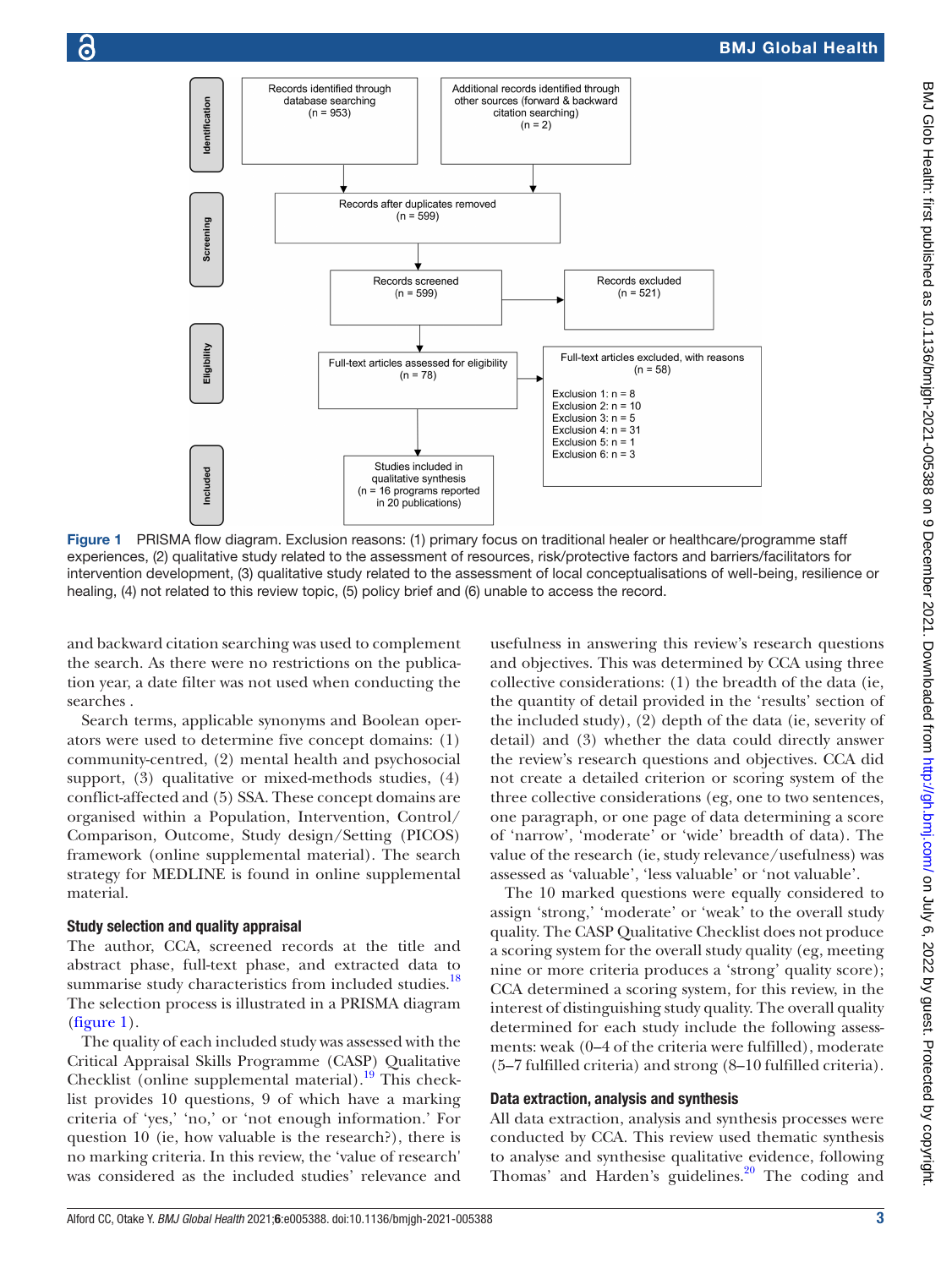<span id="page-3-0"></span>

| Thematic synthesis coding framework<br><b>Table 1</b>                                                                                    |                                                                                       |                                                                                 |  |  |  |  |
|------------------------------------------------------------------------------------------------------------------------------------------|---------------------------------------------------------------------------------------|---------------------------------------------------------------------------------|--|--|--|--|
| <b>Codes</b>                                                                                                                             | <b>Descriptive themes</b>                                                             | <b>Analytical themes</b>                                                        |  |  |  |  |
| (1) Sharing experiences (ie, voicing<br>experiences or narrative)                                                                        | (1) Group events (Occurs within the<br>designated, formalised time and space for      | (1) Participant movement, process<br>of change, and transfer of elements        |  |  |  |  |
| (2) Learning, teachings, listening,<br>witnessing during group                                                                           | healing)<br>(2) Process of presentation (Confined                                     | (Present between group and community<br>time and space).                        |  |  |  |  |
| (3) Easy topics to speak about                                                                                                           | to the time and space of the group<br>programme)                                      | (2) Sharing and silence of participants<br>(Present in both group and community |  |  |  |  |
| (4) Difficult topics to speak about                                                                                                      |                                                                                       | time and space)                                                                 |  |  |  |  |
| (5) Advice giving from group members                                                                                                     |                                                                                       |                                                                                 |  |  |  |  |
| (6) Topics of concern raised by group<br>members                                                                                         |                                                                                       |                                                                                 |  |  |  |  |
| (7) Participants recognise they are not<br>alone in suffering                                                                            | (3) Process of change (Characterised by<br>change and transition. Transition between  |                                                                                 |  |  |  |  |
| (8) Change in attitudes, perceptions,<br>behaviours                                                                                      | group and community time and space;<br>transition from isolated to connected          |                                                                                 |  |  |  |  |
| (9) Regaining aspects of self, returning to<br>previous self (pre-conflict)                                                              | identity)<br>(4) Connection/reconnection (With<br>individuals of group, interpersonal |                                                                                 |  |  |  |  |
| (10) Finding relief, calm, comfort,<br>restoration (related to healing)                                                                  | relationships, and wider community<br>members)                                        |                                                                                 |  |  |  |  |
| (11) Interpersonal relationship, group,<br>and/or community connection/<br>reconnection (shifting away from social<br><i>isolation</i> ) |                                                                                       |                                                                                 |  |  |  |  |
| (12) Keeping experiences private (ie,<br>silence of participant)                                                                         | (5) Silence of participant (Keeping<br>experiences private in group and               |                                                                                 |  |  |  |  |
| (13) 'Taken away from us' (ie, aspects<br>of participant lost or 'taken away' from<br>them during conflict-time)                         | community time and space)                                                             |                                                                                 |  |  |  |  |

generation of themes was an inductive process. The 'results' sections of each included publication were manually coded line-by-line. As all the included articles did not have the same research objectives as this review, CCA 'inferred' the kinds of MHPSS participant experiences and how these experiences occurred during the line-by-line basic coding phase.<sup>20</sup> (p7) The basic codes were categorised and developed into descriptive themes to describe participants' experiences. Descriptive themes were used to directly answer this review's questions and were discussed among CCA and YO until analytical themes were generated. The review questions were considered cyclically through the development of analytical themes and modifications were made as needed. A thematic synthesis coding framework is detailed in [table](#page-3-0) 1.

# RESULTS

# Selected studies and quality appraisal

A total of 955 records were identified: 953 records through database searching and 2 records through forward and backward citation searching. After the removal of 356 duplicates, the remaining 599 records were title and abstract screened for eligibility, 78 of which were considered at the full-text screening; 58 full-text articles were excluded. Twenty publications were included in this review, which came from 16 unique programmes

carried out in the following 9 SSA countries: Rwanda (4 programmes, 8 publications), $\frac{11 \cdot 21 - 27}{20}$  Democratic Republic of the Congo (DRC) (3 programmes, 3 publications), $28-30$ Mozambique (3 programmes,  $3$  publications),  $3^{1-33}$ Sierra Leone (1 programme, 1 publication), $34$  Ghana (1 programme, 1 publication), $35 \text{ Uganda}$  (1 programme, 1 publication), $36$  Zimbabwe (1 programme, 1 publication), $37$  South Sudan (1 programme, 1 publication),  $38$ and 1 publication included three countries (Sierra Leone, Liberia and Uganda).<sup>39</sup> Two publications focused on refugee populations (Congolese refugees in Rwanda<sup>[27](#page-10-21)</sup> and Liberian refugees in Ghana $^{35}$ ) and two were mixedmethods studies. $36\overline{38}$  The process of selection is detailed in [figure](#page-2-0) 1. The study characteristics of included publications are in [online supplemental material](https://dx.doi.org/10.1136/bmjgh-2021-005388).

The quality of each study was assessed using the CASP Qualitative Checklist; $19$  appraisal ratings are found in [table](#page-4-0) 2. Details of the quality appraisal ratings are in [online supplemental material.](https://dx.doi.org/10.1136/bmjgh-2021-005388)

# Themes

Thematic synthesis coding was conducted to answer the research questions concerning participants' experiences of cc-MHPSS programme engagement and how these experiences happen. Analytical themes of participants' experiences through their engagement in cc-MHPSS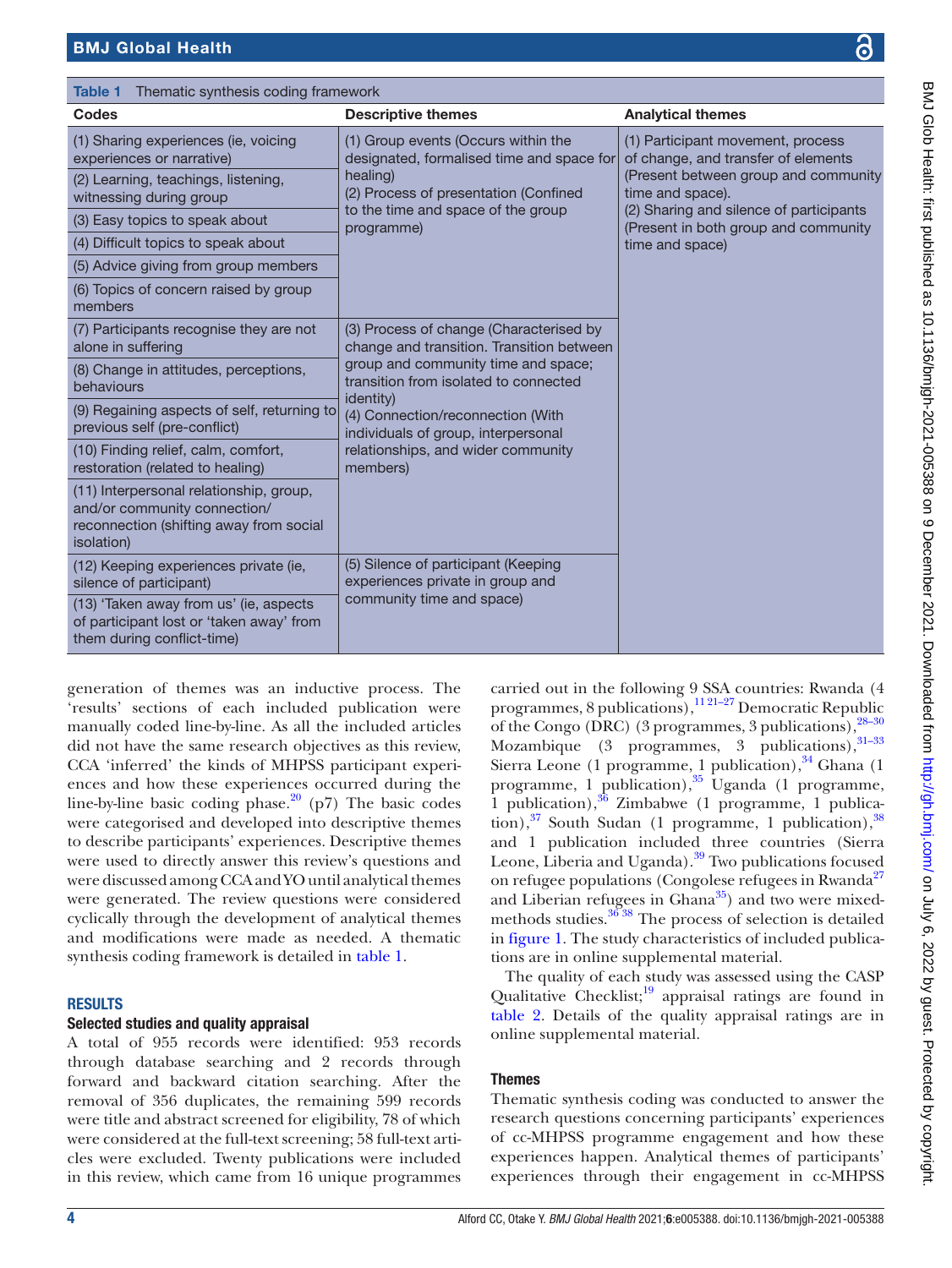<span id="page-4-0"></span>Table 2 Quality asse

Efraime and Errante<sup>26</sup> (20

Stark $^{27}$  (2006) Hardgrove $28$  (2009) Wieling $^{29}$  (2015) Reynolds $30$  (1990) Eiling $31$  (2014) Veale $32$  (2017)

**Author (Year)**  $Zr$ aly<sup>21</sup> (2011) Richters $33$  (2013) King $39$  (2014)  $King<sup>37</sup> (2015)$ Mahr $^{34}$  (2016) Ingabire $36$  (2017) Otake $^{11}$  (2018) Kohli $^{23}$  (2015) Koegle $r^{35}$  $r^{35}$  $r^{35}$  (2019) Morgan $^{24}$  (2019) Ingabire $^{22}$  (2020) Boothby $25$  (2006) Deacon $38$  (2009)

# **BMJ Global Health**

| ssment of included articles |               |                 |      |                                                                                                                |  |
|-----------------------------|---------------|-----------------|------|----------------------------------------------------------------------------------------------------------------|--|
|                             | <b>Strong</b> | <b>Moderate</b> | Weak |                                                                                                                |  |
|                             | V             |                 |      |                                                                                                                |  |
|                             |               |                 | V    |                                                                                                                |  |
|                             | V             |                 |      |                                                                                                                |  |
|                             | V             |                 |      |                                                                                                                |  |
|                             | $\mathbf v$   |                 |      |                                                                                                                |  |
|                             |               | ✓               |      | MHPSS group time and space                                                                                     |  |
|                             | V             |                 |      |                                                                                                                |  |
|                             | V             |                 |      |                                                                                                                |  |
|                             | V             |                 |      |                                                                                                                |  |
|                             | V             |                 |      |                                                                                                                |  |
|                             | V             |                 |      |                                                                                                                |  |
|                             | V             |                 |      |                                                                                                                |  |
|                             | V             |                 |      |                                                                                                                |  |
| 12)                         |               | V               |      |                                                                                                                |  |
|                             | V             |                 |      | Figure 2 Visual of the tra<br>community and MHPSS g                                                            |  |
|                             | ✓             |                 |      | conflict-related experienc                                                                                     |  |
|                             |               | V               |      | natural community are lab<br>by the MHPSS group, this<br>element from the natural<br>This element is processed |  |
|                             | V             |                 |      |                                                                                                                |  |
|                             |               |                 |      |                                                                                                                |  |
|                             | V             |                 |      | community. Circle, partici                                                                                     |  |
|                             |               |                 |      | element (eg, conflict-relat                                                                                    |  |

programmes include: (1) the experience of change in time and space, and (2) the experience of sharing and silence. These themes relate to each other in that elements from a cc-MHPSS programme and natural community are transferred between these settings and work therapeutically in participants' process of engagement and healing. The transfer, or non-transfer, of elements among the cc-MHPSS programme and community settings relates to the sharing and silence of participants' experiences. A thematic synthesis coding framework is in [table](#page-3-0) 1. Visualisation of a transfer or non-transfer of elements may be found in figures [2 and 3,](#page-4-1) respectively.

The two themes are present throughout all included publications.<sup>11 21–39</sup> As all data events are unable to be included, the following examples presented, best illustrate the themes.<sup>11 22–25 29</sup> 30

# Theme 1: change in time and space

The theme of 'the experience of change in time and space' refers to the participants' transfer of elements between the time and space of the cc-MHPSS programme and that of the wider community. By doing so, there is a change in participants' perceptions and attitudes of their conflictrelated experiences, identity, social connections and relationship to their community, which occur overtime. In this review, 'time-space,' will be used interchangeably with 'time and space'. 'Group(s)', indicating the groupbased nature of most of the included publications, is used



<span id="page-4-1"></span>ansfer of elements between group time-space. If, for example, ces (shaded triangle) from the pelled as 'appropriate' to share s facilitates the transfer of this community to the MHPSS group. d and transferred back into the ipant A: the participant transfers the ted experience) from the community into the MHPSS group time-space, and back out to the community. Triangle: an element, such as a conflict-related experience or communal activity, from the community setting. Bolded triangle: a processed element from MHPSS group time-space. The participant is transferring this element back into the community. Hexagon: an element, such as a learnt session teaching, from the MHPSS group setting. MHPSS, mental health and psychosocial support.

interchangeably with 'cc-MHPSS programme(s)' [\(online](https://dx.doi.org/10.1136/bmjgh-2021-005388) [supplemental material,](https://dx.doi.org/10.1136/bmjgh-2021-005388) 'Programmes Description').

'Time' refers to the planned and natural schedule of events, in which participants experience healing, whether within cc-MHPSS programmes or a wider community. 'Space' refers to the psychological and social structures in which participants experience healing, whether within cc-MHPSS programmes or a wider community. Psychological structures refer to instances in which participants may experience or narrate psychological or psychosomatic well-being (eg, distress, change or relief). Social structures refer to the instances in which participants interact, form or reform social connections.

### *Interaction between cc-MHPSS programme time-space and a natural community time-space*

In the initiation of engagement in a cc-MHPSS programme, participants are transferring elements they experience in a wider community time-space into a group time-space, and elements they experience in a group back into a wider community. Elements that participants brought from communities into groups include conflict-related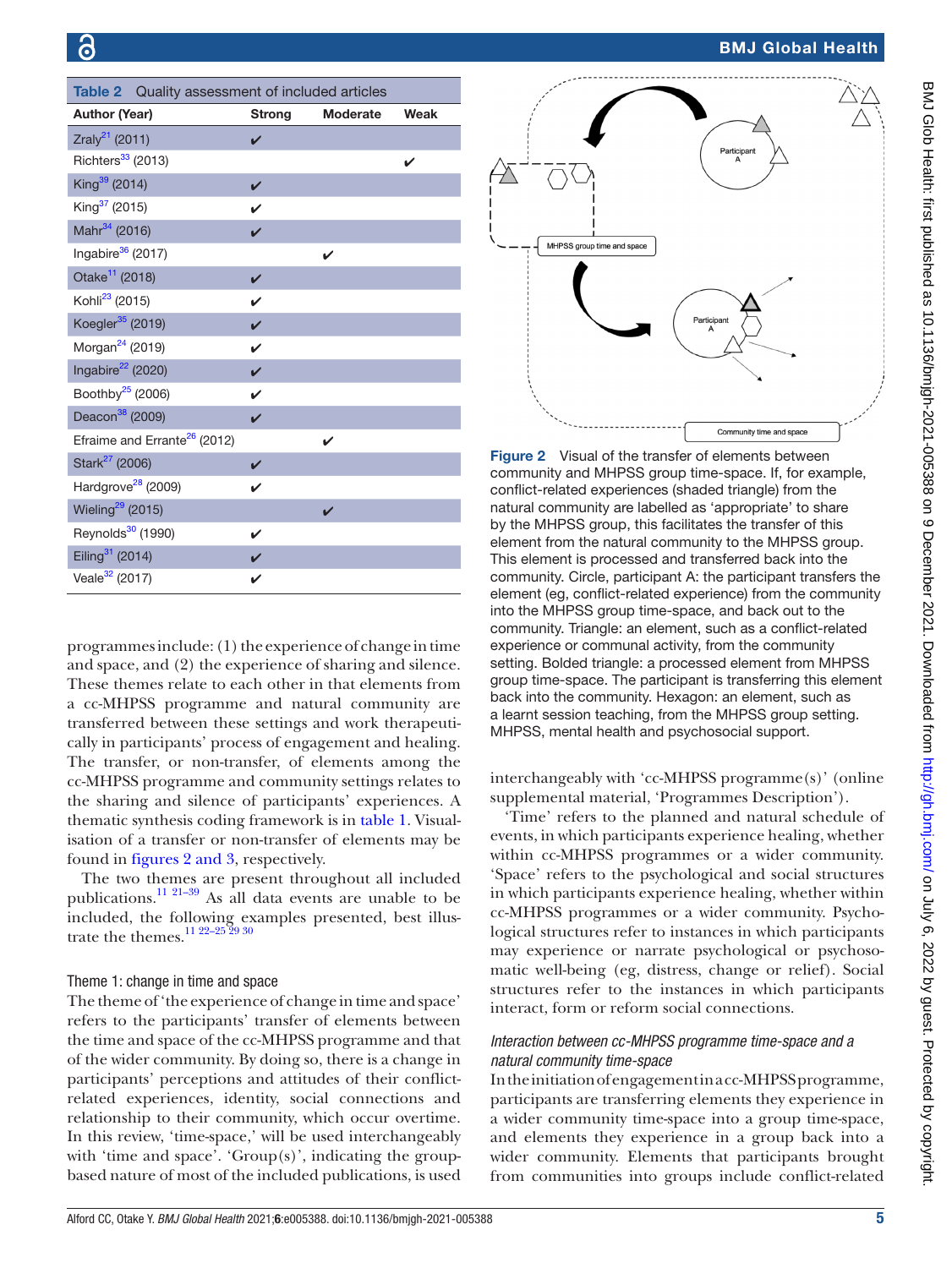<span id="page-5-0"></span>

Figure 3 Visual of the non-transfer of elements (related to the silence of experiences) between community and MHPSS group time-space. If, for example, a community narrative of social categorisation is present in a MHPSS group and a participant's categorisation does not fit within that narrative, then the sharing of a conflict-related experience (shaded triangle) may not occur in the MHPSS group. This is the nontransfer of that element. Thus, the processed element is not brought back into a community setting by the participant. Circle, participant A: the participant transfers the element (eg, conflict-related experience) from the community into the MHPSS group time-space, and may not transfer the processed element back out to the community. Triangle: an element, such as a conflict-related experience or communal activity, from the community setting. Bolded triangle: a processed element from MHPSS group time-space. The participant is not transferring this element back into the community. Hexagon: an element, such as a learnt session teaching, from the MHPSS group setting. MHPSS, mental health and psychosocial support.

suffering (eg, narratives of the loss of family members, rape, torture or trauma),<sup>11 21–26</sup> <sup>29–34 37</sup> everyday issues (eg, daily stressors, issues related to agriculture, finances, family),  $^{22}$   $^{24}$   $^{25}$   $^{27-29}$   $^{32}$   $^{35}$   $^{36}$   $^{39}$  community narratives (eg, societal norms or attitudes of what is acceptable and nonacceptable), $21-27$   $29$   $31$   $34$   $39$  and communal activities (eg, singing, dancing, advice giving).<sup>11 22-27 32 34 35 38 39</sup> This is demonstrated throughout all synthesised articles.<sup>11 21-39</sup> Through the act of transferring elements, a processing of elements occurs, in which there is a change in participants' perceptions and attitudes.

Some elements from natural communities, such as communal activities, worked as community assets within groups. One such example is from participants of the Healing of Life Wounds (HLW) programme. The HLW programme is a community-based, group-based, mental health programme for adults and was implemented following the 1994 genocide in Rwanda. Following the session end, participants in the HLW programme would

engage in communal activities, such as visit with each other to talk about the day's session, sing, dance, recite poetry together, or attended a morning church service.<sup>[39](#page-11-5)</sup> These elements from a natural community were present within the group time-space and according to participant observations, the group 'seemed to rekindle and nurture the practices that had been expelled from postgenocide life.<sup>5[39](#page-11-5)</sup> (p423) This is evidence that elements from the natural community time-space are integrated into the group time-space, along with evidence of change in the social connections among participants of the group.

However, some elements from the natural community, such as sensitive topics of the 1994 genocide in Rwanda were difficult for participants to present in the community time-space. Participants were more comfortable presenting these elements in the group time-space. Oftentimes, these participants were sharing their conflictrelated experiences among a diverse group, which may mirror the wider community population and community narrative of the genocide. In King's and Sakamoto's 2015 study of the HLW programme, groups were made up of 'survivors,' those who were directly targeted by genocide and 'nonsurvivors,' those who were not targeted by the genocide. $37$  In this particular case, tensions that are present within the community narrative, arise in the group context. Rosa, a 'survivor' participant, remarked in the first session of the HLW programme:

'I am tired of telling and hearing stories of the survivors alone about this and that, all about the genocide they experienced. I do not understand why those who were not hiding cannot tell us what they saw or know. If they did not do anything, or did, they were not hiding, if we are lucky to be gathered here, in a protected space, why cannot they tell us?'<sup>37</sup> (p386)

King and Sakamoto indicate that Rosa's remarks 'seemed to be the expression of a desire for an audience that would confirm and legitimise the suffering of survivors.['37](#page-11-3) (p386) Rosa's remarks were not addressed by other participants in the first session. Emma, a 'nonsurvivor' participant, in the second session addresses Rosa's remarks:

'I was very hurt by the question that Rosa asked at the end of the first session. When she mentioned those who were not hiding, I felt she was talking about the Hutu and I happen to have that identity. And I am not saying that the Hutu did not do bad things. Sometimes I feel ashamed to talk about the genocide because it is almost like a family sin, committed by the members of the group to which I belong.<sup>37</sup> (p387)

This interaction demonstrates how elements from the community (eg, community narrative of the genocide) are transferred and integrated by participants into the group, which is an assumed 'protected space'. Later, King and Sakamoto explain some instances of change, evidenced by the interpersonal connection and humanisation of the wider community within the group structure among the 'survivors' and 'nonsurvivors.' Such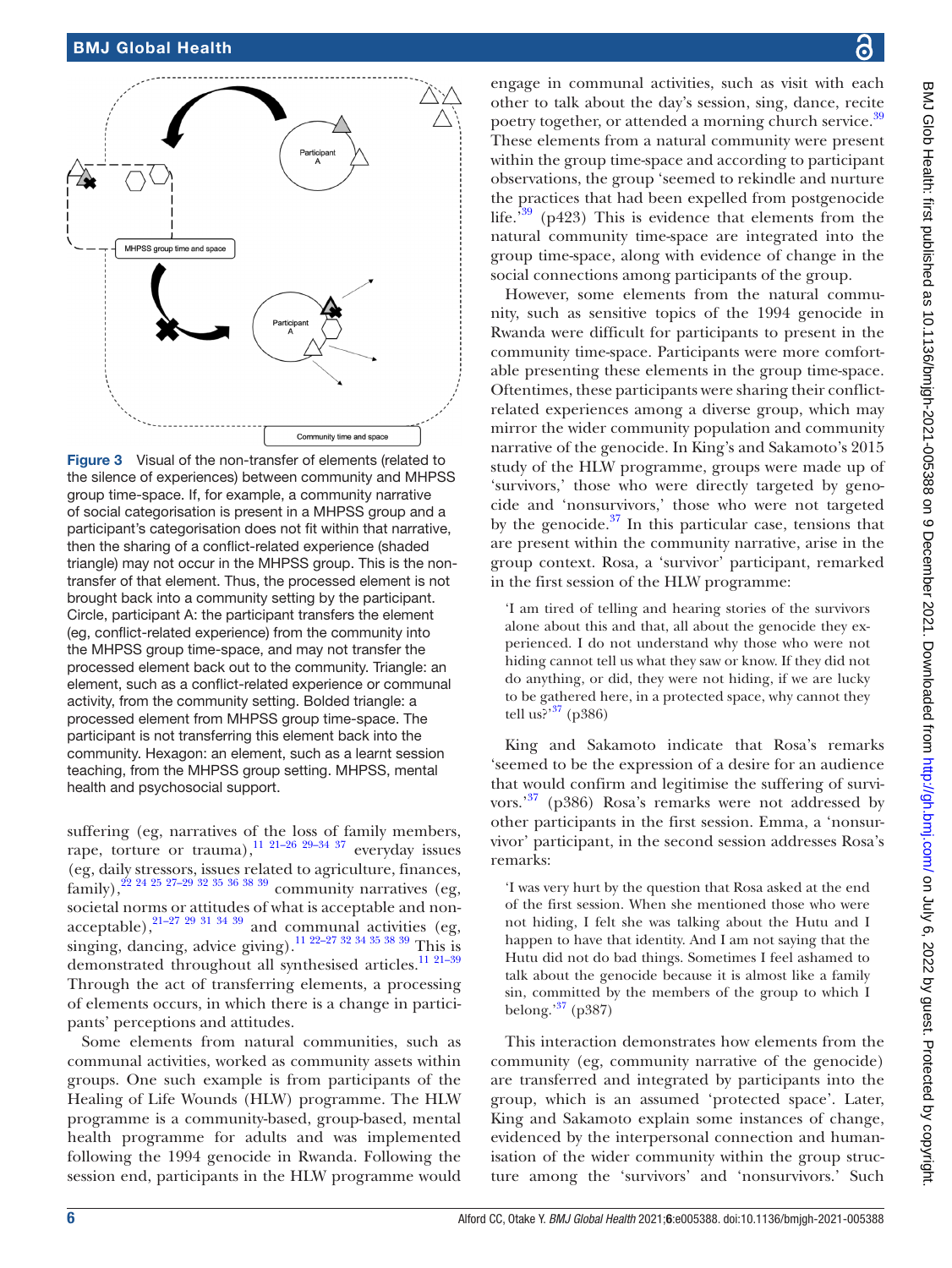interactions and change within the group are suggested to have been translated to the wider community's time-space.<sup>[37](#page-11-3)</sup>

By contrast, some elements were shared within a natural community's time-space but not transferred to a group time-space. In Otake's ethnography, many study participants of the Musanze region in Rwanda were victims of the *abacengezi* war, the insurgency of the northwest event (1997–2003) (*abacengezi* meaning 'infiltrators'), in which the majority Hutu inhabitants were massacred. Victims of the *abacengezi* war have received little government support (eg, MHPSS programmes), as the majority of the population are not survivors of the 1994 genocide. Since many victims of the *abacengezi* war did not have MHPSS programmes available to them, they engaged in other social groups within the community that facilitated healing experiences. For example, members of a churchbased group would 'visit(ing) and talk(ing)' ('*gusura na kuganira*') with those who had socially withdrawn due to family loss. In these visits, talking would aid in socially withdrawn individuals' social reconnection to the community. These topics would focus on talking with each other about scripture or events in the Bible, which would bring comfort to the participating group members. In this case, talking with each other did not focus on talking about traumatic conflict-related experiences, as is present in the groups of the reviewed articles.<sup>11</sup> Otake suggests that the act of 'visiting and talking', through social reconnection, impacted participants' healing. In this example, elements of the natural community, like this process of 'visiting and talking' with each other, are not transferred to group time-space since MHPSS programmes were not available to victims of the *abacengezi* war.

How then, does the transfer of elements happen from natural communities to groups, and vice versa? Across the reviewed articles, elements that were labelled by the programme as 'appropriate' to share and perceived by participants as 'safe' to share among the groups were likely to be easily moved from natural communities' timespace to groups' time-space. For example, a husband participant of a multicouple therapy (MCT) programme in the DRC shared his experience of witnessing others of the group share elements from the natural community. MCT was a group-based programme for torturesurviving, heterosexual Congolese couples, following the 1998–2003 conflict:

'There was, for example, a diminishment of strength, for sexual relationship, and I thought it was just me in my marriage with my wife. Listening to/witnessing the others, it happened to others, too. They didn't have strength from working, and the body was exhausted… I thought I lost a lot in the war. Then I got into the group, and I found that there were others who had lost, too. And to see friends who continued to have the same marriage, despite the suffering, that really encouraged me to say, 'We, I can keep going with my wife in this marriage. $124$  (p11)

One of the treatment goals of the MCT programme included 'talking to one another (the respective spouse),

# BMJ Global Health

as well as other couples about their experiences during war, including its effects on their relationship' [\(online](https://dx.doi.org/10.1136/bmjgh-2021-005388) [supplemental material](https://dx.doi.org/10.1136/bmjgh-2021-005388),  $p5$ ).<sup>24</sup> Experiences during the war, elements from the natural community, are labelled as 'appropriate' to share based on the MCT treatment goals and perceived as 'safe' to share by participants. This facilitates the transfer of elements from the natural community time-space into the group time-space. This is evidenced by group participants sharing their experiences from conflict-time in the group time-space. In this husband's experience within the group, 'listening to and witnessing' others share their experiences facilitated his recognition that he was not alone in his suffering of his marriage. The time-space within the group to share conflict-related experiences and receive others' experiences (ie, listening and witnessing of others' experiences) seems to allow for a processing of elements (eg, conflictrelated experiences) from the natural community, as is also evidenced in King's 2014 publication (ie, Anatole's and Emma's comments on [making] my story theirs, and I [making] theirs mine').<sup>39</sup> (p422) This example is visualised in [figure](#page-4-1) 2.

Further, sharing experience and witnessing others' experiences provides a starting point in the development of group member connections and relationships. This was the case of some of the participating women within a sociotherapy group programme, which was a communitybased, peer counselling programme for adults in Rwanda following the 1994 genocide. The participating women in the programme shared their conflict-related experiences of rape and experiences of discrimination and social isolation:

'[The women] discovered in the course of the sociotherapy sessions that they are not alone in their suffering… The women started to care for each other […] They even started to meet with some of the people they had deeply hated. $33$  (p588)

In this case, the sharing and reception of conflictrelated experiences among the women of the sociotherapy group also facilitated the recognition that they were not alone in their suffering. Following a processing of this element (eg, conflict-related experiences), the women formed social connections within the group and natural community. This is evidence that through participants, elements from the group time-space are successfully transferred and integrated into the natural community time-space.

Another instance of the transfer and integration of elements from the group time-space into the natural community time-space was that of a wife participant of the MCT programme in the DRC. She commented on how she was able to speak about the experience of rape from conflict-time within a group session: 'The husband can understand the difficulty that I have. The man can hear what you asked there.'<sup>[24](#page-10-25)</sup> (p11) Markedly, processing within the group time-space allowed for the further processing of issues within the marriage in the natural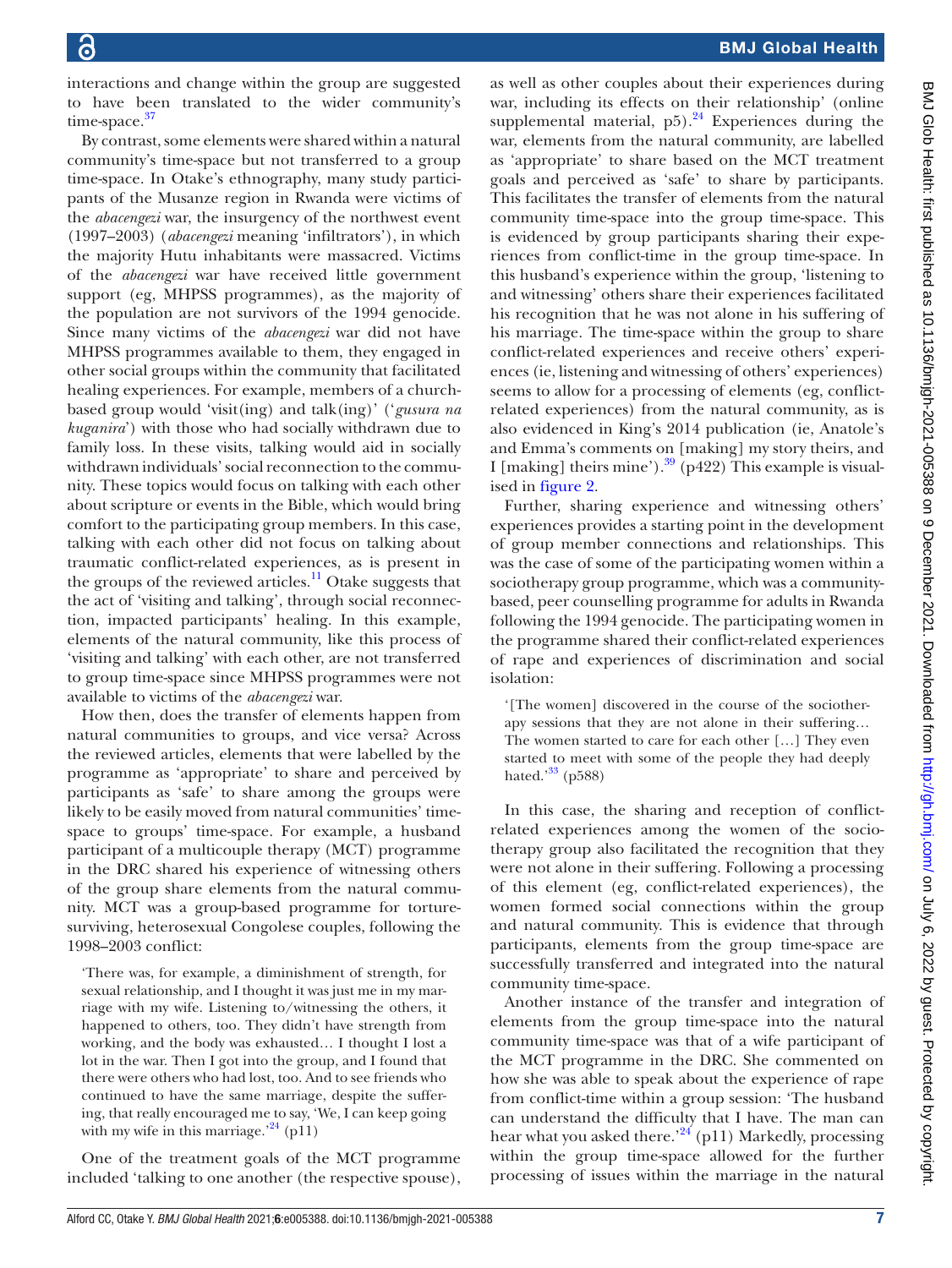community time-space. Morgan *et al* reported 'many couples expressed that after in-group processing of the sexual violence, they could discuss the issue within their marriages.<sup> $24$ </sup> (p11) In this case, wife and husband participants transfer the elements from the group time-space to be used in their marriages in the natural community time-space.

In addition, other elements from the group time-space such as the session teachings and materials were transferred by participants to the natural community timespace. Martha, a participant of the HLW programme, comments on sharing her HLW handouts with her daughter, who did not participate in the HLW programme: 'I gave her the handouts to read and I encouraged her to come and sit with me and we did the exercises together.'[39](#page-11-5) (p423) Other participants of the HLW programme, who had limited readings skills, shared and completed their programme handouts with community members:

[The HLW participants] appreciated that they were able to remind themselves of the discussions held by asking another person to read the material aloud. They reported using these occasions to share what they had learnt.<sup>39</sup> (p423)

This is further evidence that participants facilitate a transfer of elements between the group and natural community time-space. This introduction and integration of elements from the group into that of the natural community time-space promote sharing reflections and communal sharing among group participants and community members. This suggests that healing and the process of engagement are not solely confined and designated to the group time-space. Healing and engagement processes may also happen in the natural community time-space.

The relationship between a cc-MHPSS programme and a natural community is dynamic. It is uncertain the extent of the elements brought into and out of each of the settings' time-space, in which participants facilitate the transfer. Further, it is uncertain of the specific pathways of participants' process of healing (ie, mechanisms which contribute to processing elements in and between the group and natural community time-space, how elements change, etc).

# Theme 2: sharing and silencing, in relation to time and space

The previous section of 'the experience of change in time and space' described how various elements are transferred by participants between a cc-MHPSS programme and a wider natural community time-space. The elements' transfer, or non-transfer, was often related to the 'sharing and silencing' of different experiences. The theme of 'sharing and silencing' refers to the disclosure, or nondisclosure, of participants' conflict-affected experiences in the group and natural community time-space. Various topics elicited varying responses from participants.

# *Topics shared comfortably*

In the previous theme, 'the experience of change in time and space,' some participants expressed appreciation

for having the group time-space to share and listen to other group members' experiences. These participants expressed that the time for sharing in the group was constructive and facilitated healing. Topics that were safe to speak about were most-commonly those representative of community life, collective identity, and topics accepted by culture and society. 'Safe' topics are related to the facilitated transfer of elements between the group and natural community time-space. These included shared farming,  $35$  entrepreneurship,  $34$  religious (Christian) events, singing, reciting poetry, dancing<sup>39</sup> and extramarital sex, in which it is deemed non-acceptable behaviour in the community culture.<sup>[33](#page-10-23)</sup>

Some participants reported the positive impacts of speaking about 'safe' topics in the group time-space. Ana, who participated in the solidarity groups in the DRC, spoke about the social improvement she experienced since joining the programme:

'My situation has changed since joining the group. We meet each Saturday and learn how to herd…and how to farm vegetables that help life. We are beginning to work together in the home. In the community we talk together about the group, and share food.<sup>35</sup> (p364)

In Ana's case, speaking of 'safe' topics, such as best herding and farming techniques, resulted in social connection with the solidarity group members and communal sharing (eg, shared farming and food). Another participant of the solidarity group, Nadia, speaks about how her relationship with the wider natural community has improved:

'In the community it has changed because people know how to talk together through education of children and families. In the community, we set an example for the rest of the community to follow. The leader of the village tells children to listen to the group members.<sup>35</sup> (p367)

For Nadia's case, participation in the solidarity group has increased her social connection with her community. This is evidence that elements, such as 'safe' topics, from the group time-space are transferred into the natural community time-space. Topics that are 'safe' to speak about in the group are also easily spoken about in the natural community time-space. For Nadia and other women of the solidarity group, it is evident that 'their relationship within the community improved because they gained respect,<sup>35</sup> (p367) as 'safe' topics facilitated participant change, through the reformation of social connections in the community.

# *Uncomfortable topics*

When a topic was not accepted by the community but was encouraged to share and voice in the boundaries of the group time-space, participants needed 'courage' to talk about it. For example, Faina, shared her experience of conflict-related sexual violence and issues with her husband within the sociotherapy group in Rwanda. Richters *et al* observed that Faina had the 'courage' to share only 'part of her story' with the group. $33$  Morgan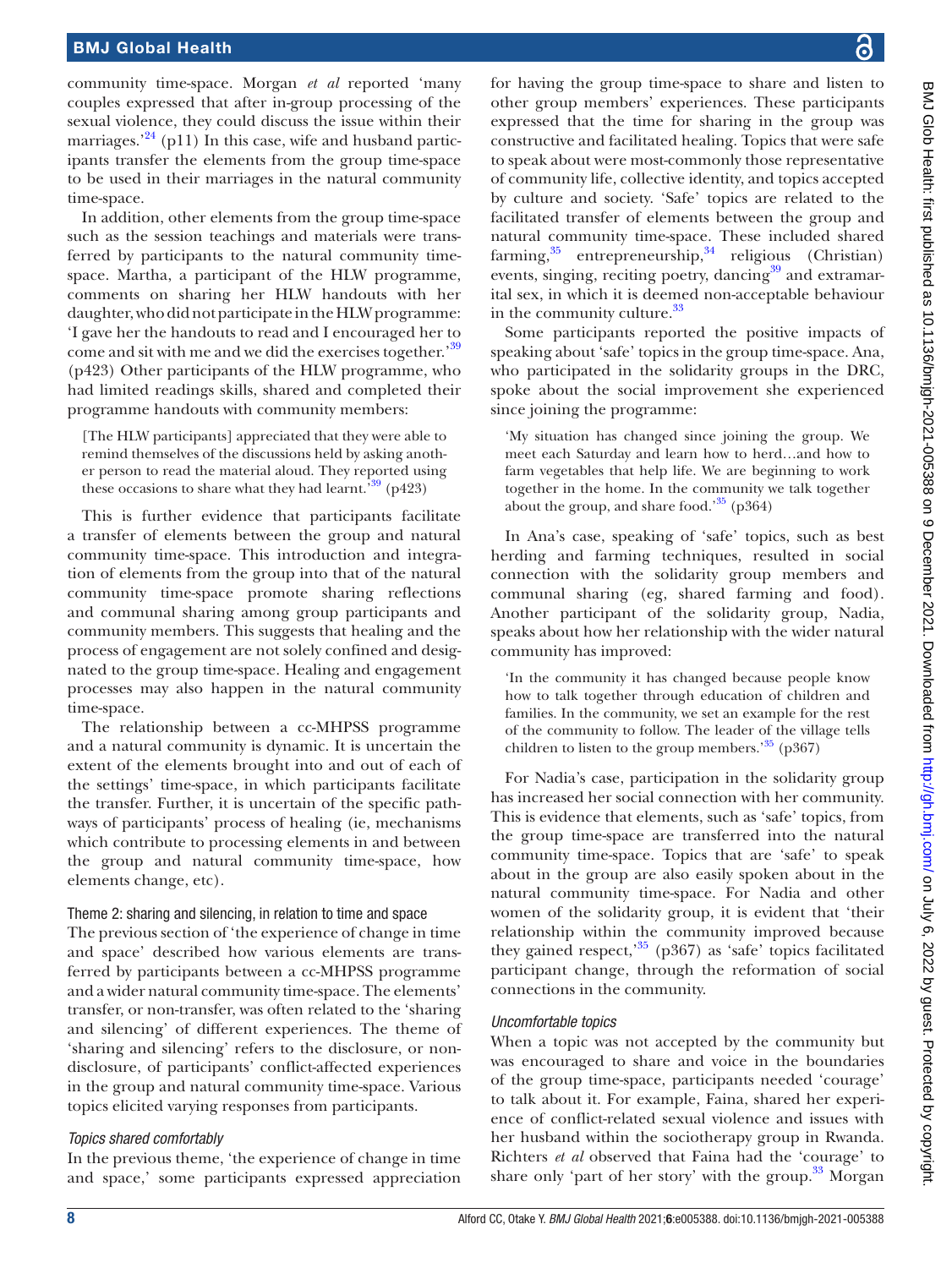*et al* observed that many of couples, participating in the MCT group in the DRC, had 'developed the courage and strength to speak about their experiences, especially on learning that other couples had similar experiences.<sup>'[24](#page-10-25)</sup> (p11) This is related to the theme of 'the experience of change in time and space,' in that listening to and witnessing others share their conflict-related experiences facilitated the subsequent sharing of experiences from other couples and recognition that they were not alone in their suffering.

Differently, there were situations in which some group participants' experiences did not fit a wider community narrative. In such cases, 'the freedom to talk did not come immediately' for these participants. $39$  (p422) King and Sakamoto explain that many Rwandans use the social categorisation of 'survivors' and 'nonsurvivors' to distinguish people who were or were not targeted by the genocide, respectively.[37](#page-11-3) (p385) 'Survivors' refer to 'Tutsi and, in some cases, Hutu women who were married to Tutsi men, and their children.' 'Non-survivors' refer to 'Hutu men and women, perpetrators or bystanders. Tutsi women married to Hutu men may identify with either group (survivors or nonsurvivors), based on their experiences during and after the genocide.<sup>37</sup> (p385) The community narrative and social categorisation of 'survivors' and 'nonsurvivors' indicate that only some were affected or suffer from events of the genocide. In one of the first sessions of the HLW programme, King observes some survivors sharing experiences of familial death. Alternatively, she reports nonsurvivors' non-disclosure on the experiences of familial death:

'The survivors who were able to talk shared stories of the genocide and loved ones who were killed without going into detail or showing any emotion. The non-survivors did not talk about family members that had died, although it is well known that almost every Rwandan lost relatives in either the violence or the mass flight from the country. Many nonsurvivors focused on family and land-related conflicts, (including) theft of crops…these initial exchanges…created tensions between the members of both subgroups.'<sup>37</sup> (p384-385)

Initially, a community's narrative of social categorisation may impact the sharing and silencing of experiences in the group time-space. The experience of Emma, a 'nonsurvivor' participant of the HLW programme and whose experience did not fit in the community narrative, is presented:

'The freedom to talk did not come immediately. At first, I did not feel that I had anything to tell those who were with me in the group…my small group members were people who have had problems during the war [genocide] and I did not feel that I could say anything… I wished I was transferred to another group.<sup>39</sup> (p422)

This is noteworthy in that Emma's labelled social identity, of a 'non-survivor' among a group of mainly 'survivors,' could have contributed to her not disclosing her

experience within her group. This example is visualised in [figure](#page-5-0) 3.

By contrast, there were instances in which a group narrative was different from a wider community narrative. Otake suggests that implemented MHPSS programmes in Rwanda apply a Western-derived understanding of trauma and healing to post-genocide mental health, which did not fit with the natural community's understandings of trauma and healing processes. $\frac{11}{10}$  One such example is the offered cc-MHPSS programme within the Association des Etudiants et Éleves Rescapés Du Genocide (AERG), a support organisation for genocide survivors. This AERG cc-MHPSS programme was a group-based psychological counselling programme. Murekatete, an active participant, expressed her connection with the AERG cc-M-HPSS group, but also shared that she experienced social isolation from the local community:

'I have not been able to be sociable with other people (of the local community). In fact, I do not do so. I ask myself what I can talk about with them […] Our lives are not sim-ilar so I haven't been able to feel confident with others.<sup>['11](#page-10-9)</sup> (p6)

In this case, Murekatete's ethnic identity, a Tutsi genocide survivor, could have impacted her not forming social connections within the local community, in which the majority of the community members were Hutu victims of the abacengezi war.<sup>11</sup> Though Murekatete disclosed her experiences within the group time-space, she did not disclose in the wider community; there was not a transfer of elements from the group to the natural community.

# **DISCUSSION**

This qualitative synthesis of cc-MHPSS programmes in conflict-affected communities within SSA investigated two objectives: (1) the kind of experiences participants have and (2) how participants' experiences happen as they engage in cc-MHPSS programmes. Findings demonstrated that there is a transfer of elements between a group and a wider community time-space, which worked therapeutically in the engagement and healing processes. These processes may be demonstrated in both the group and natural community time-space. Global health programmes have emphasised the importance of community engagement, $14 \frac{39-41}{20}$  and previous literature has explained that a community-centred approach to MHPSS programmes is particularly important in order to 'minimise risk of harm, maximise benefit and optimise efficient use of resources,<sup> $42$ </sup> (p1) in the community. Engaging in the existing sociocultural contexts and systems within a natural community through a community-centred approach may impact the delivery, effectiveness, and sustainability of MHPSS programmes in humanitarian settings, though there could be resource limitations for delivery platforms due to the effects of conflict.<sup>6</sup> These findings offer an additional explanation as to why cc-MHPSS programme engagement works therapeutically. That is, in order for this approach to be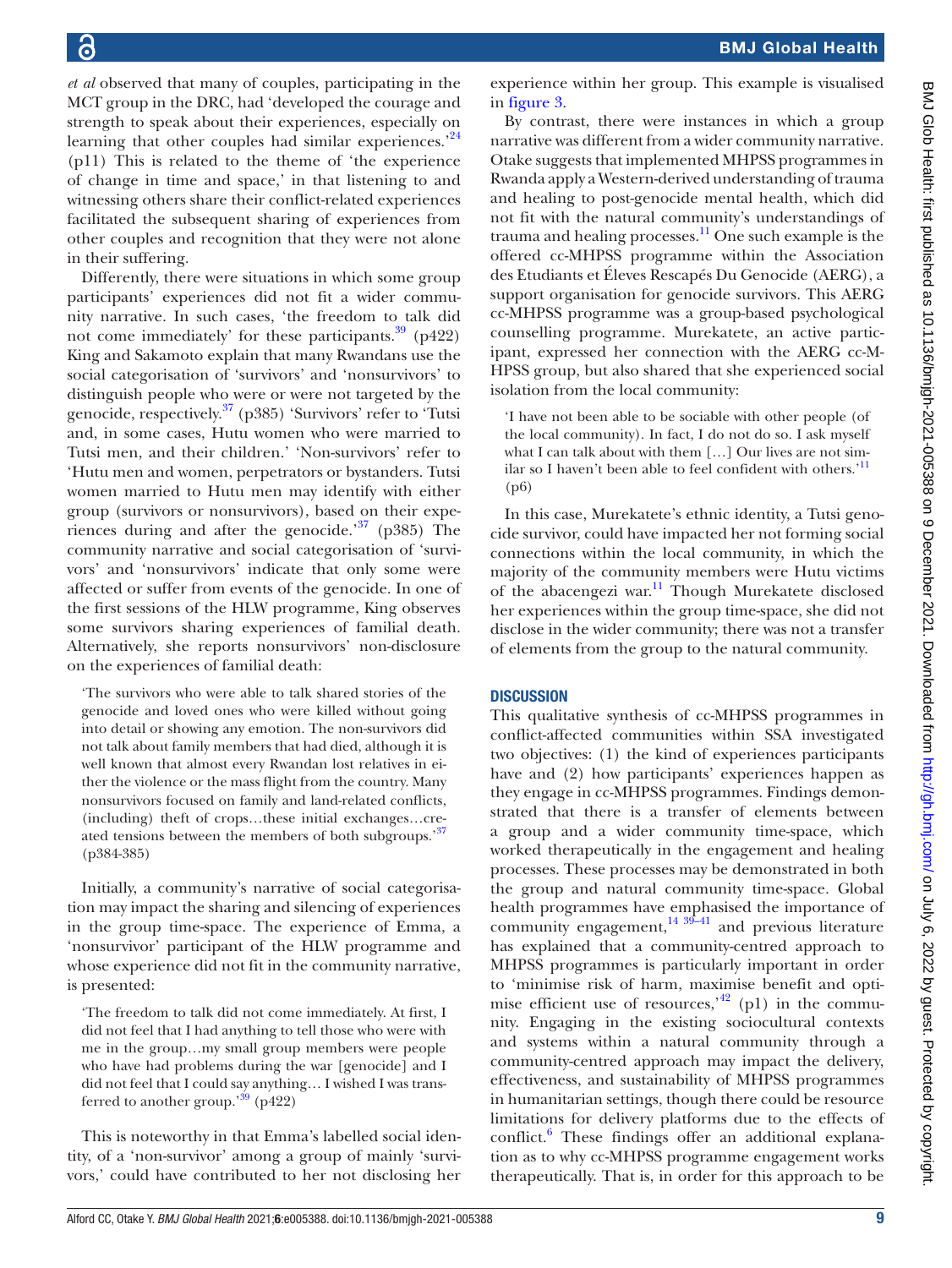successful, it is important to let participants take initiative in bringing elements they know are therapeutic from their community to aid in the programme engagement process. There is also a cautionary note, as aspects that may have contributed to pre-conflict normality and tensions (eg, community narratives of discrimination or social categorisation) could be present and impede cc-M-HPSS programme delivery and receptivity.

On the other hand, other elements, such as conflictrelated experiences, were also transferred from everyday settings in natural communities and then addressed in groups through the engagement process. In particular, this review found such engagement happens when participants would share experiences and/or witness others' conflict-related experiences in groups. Also, it is suggested that there is a processing of transferred elements present in programme engagement, though the specific mechanisms and extent is uncertain. Future research may be useful in determining the scope of transferred elements into MHPSS programmes and how these elements are processed during programme engagement, in relation to the natural community.

The sharing of experience among participants was vital in the treatment of negative elements, such as conflictrelated experiences. Sharing is exactly the purpose of group-based therapy and previous reviews have shown its effectiveness. $43 \times 44$  However, this review also highlighted silence, or non-disclosure, within both groups and natural communities. In this review, silence within groups happened when some participants' experiences did not fit the wider community narrative. Meanwhile, silence in a wider community—a situation in which participants do not transfer elements from group to natural community—was reported when participants' experiences were supported within a group but did not fit within the wider community. Previous studies of MHPSS programmes have focused on therapeutic impacts of sharing experiences.<sup>23 45</sup> This review's findings on silence shed light on a new aspect of cc-MHPSS programmes which may explain why some are ineffective, or even harmful. Namely, sharing uncomfortable topics, such as conflict-related experiences or 'talking' of trauma, can be an overemphasised MHPSS programme narrative. This may exclude or silence some participants seeking engagement in these programmes. These findings further justify the need to understand the cultural processes of healing and well-being in a SSA context, as the top-down, Western-derived application of psychological improvement is often overstressed. Other forms of engagement, such as sharing comfortable topics like shared farming or income-generation, are easily spoken about in both the group and community context and may aid in programme engagement.

These findings are valuable to the field because they expound on the relevancy of transferred elements by participants and the location of healing in participants' experiences. This may be helpful in the determination of what is essential (ie, active ingredients) in the healing

process of individuals in conflict-affected communities. Specifically, subsequent research may build on these findings by addressing (1) the scope of transferred elements into MHPSS groups and the natural community (and vice versa), (2) how MHPSS programme components can use or target participants' transferred elements for healing and (3) the specific mechanisms of how participants' transferred elements are processed while engaged in MHPSS programmes and natural communities. Future cc-MHPSS programme development, adaptation and implementation efforts may apply these findings, if considered contextually appropriate.

There are some limitations that have impacted this review's synthesis of qualitative evidence. One such limitation includes the exploration of participants' experiences through existing interpretations of data. As the included publications had distinct research questions, aims, methodology, and analyses, these foci differed from this review's research objectives. For example, a hypothetical primary qualitative study exploring participants' experiences and how the experiences occur in cc-MHPSS would ask different research questions, objectives, etc. Researchers' ability to ask participants follow-up questions to further clarify experiences is not possible to conduct in a qualitative systematic review. To mitigate this limitation, the reviewer 'inferred' the types of participant experiences from the included publications' differing contexts. $20$  (p7) This is a strength of this review in that identifying common themes across these various contexts may be applicable to the field of MHPSS programmes.

Additionally, due to time constraints in data collection, there were limitations present in the search strategy. The search terms used, in combination with the five concept domains, resulted in less than a 1,000 publication yield. For example, further expansion of the 'MHPSS' concept to include terms of therapies (eg, 'cognitive–behavioural therapy' or 'narrative exposure therapy') may yield greater publication search results in future reviews.

Lastly, only articles reported in English were included in this review; findings from other languages may have provided additional evidence concerning participants' experiences.

#### **CONCLUSION**

In summary, this review highlighted that the processes of engagement and healing may be demonstrated in both the group and natural community structures. The transfer, or non-transfer, of elements is related to the sharing and silence of participants' experiences in the group and natural community time-space. In the future, based on determined appropriateness and relevancy, these findings may be considered and assessed in the design of MHPSS programmes.

#### Author affiliations

<sup>1</sup>Institute of Psychiatry, Psychology & Neuroscience, King's College London, London, UK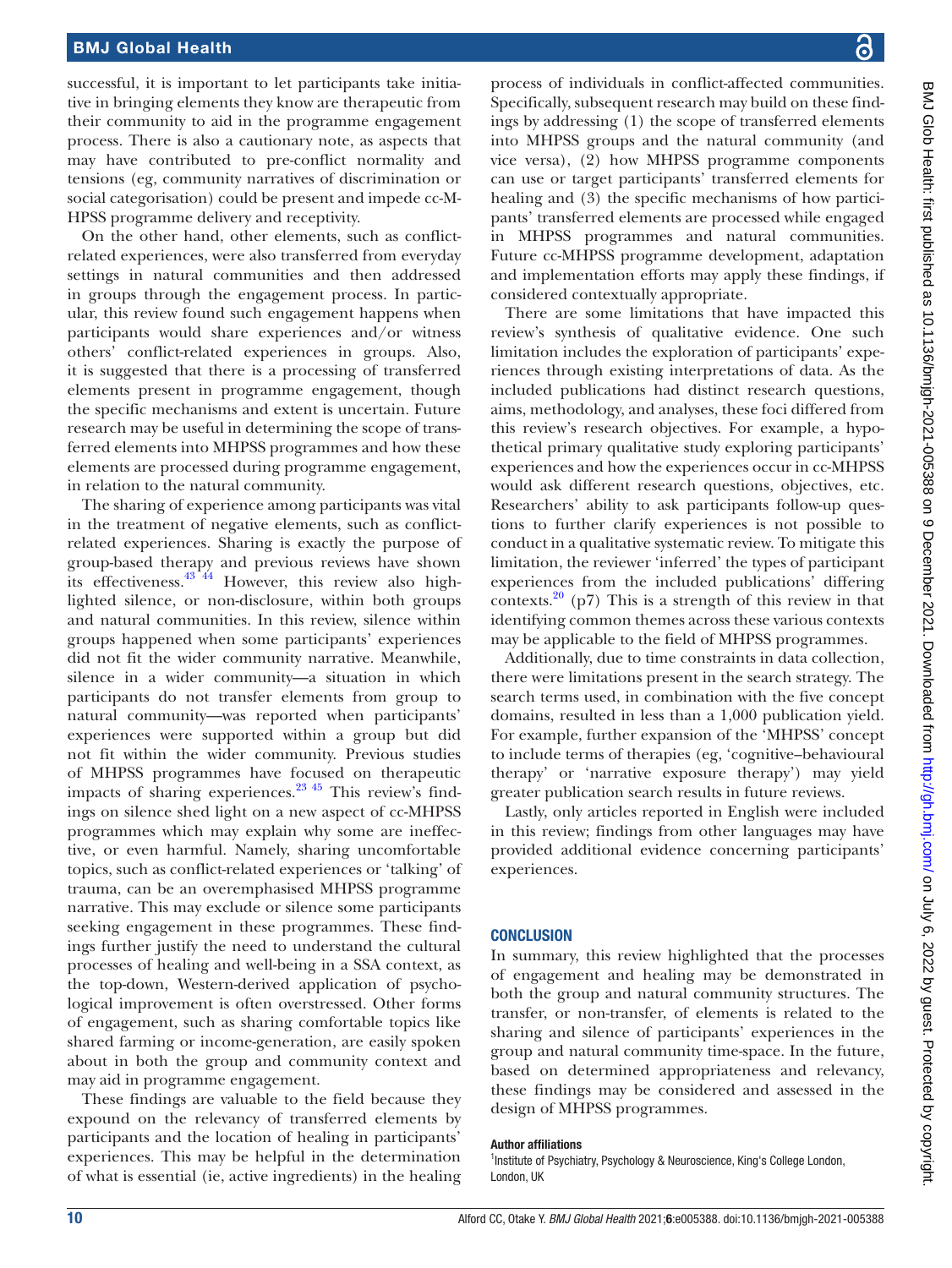<sup>2</sup>Department of Population Health, London School of Hygiene & Tropical Medicine, London, UK

<sup>3</sup>School of Anthropology and Museum Ethnography, University of Oxford, Oxford, UK

Acknowledgements We aimed to remain cognizant and sensitive of the power dynamics between ourselves as foreign researchers removed from the current environment of conflict-affected communities within SSA and that of the participants who have contributed their lived experiences. The authors would like to show their gratitude to the participants who have contributed their lived experiences and researchers for documenting those experiences in the original studies. We would also like to thank Dr. Ritsuko Kakuma for her support of this project.

Contributors CCA is the guarantor of the research and accepts full responsibility. CCA designed the study, extracted data and analysed the data. CCA and YO both contributed to the search strategy, analysis of the descriptive and analytical themes, and contributed to the manuscript writing. Both have read and approved the final manuscript.

Funding The authors have not declared a specific grant for this research from any funding agency in the public, commercial or not-for-profit sectors.

Competing interests None declared.

Patient consent for publication Not required.

Ethics approval This review was detailed a priori in a research protocol and submitted to the Research Governance & Integrity Office at the London School of Hygiene and Tropical Medicine. Ethical approval was not required.

Provenance and peer review Not commissioned; externally peer reviewed.

Data availability statement Data are available on reasonable request.

Supplemental material This content has been supplied by the author(s). It has not been vetted by BMJ Publishing Group Limited (BMJ) and may not have been peer-reviewed. Any opinions or recommendations discussed are solely those of the author(s) and are not endorsed by BMJ. BMJ disclaims all liability and responsibility arising from any reliance placed on the content. Where the content includes any translated material, BMJ does not warrant the accuracy and reliability of the translations (including but not limited to local regulations, clinical guidelines, terminology, drug names and drug dosages), and is not responsible for any error and/or omissions arising from translation and adaptation or otherwise.

Open access This is an open access article distributed in accordance with the Creative Commons Attribution Non Commercial (CC BY-NC 4.0) license, which permits others to distribute, remix, adapt, build upon this work non-commercially, and license their derivative works on different terms, provided the original work is properly cited, appropriate credit is given, any changes made indicated, and the use is non-commercial. See:<http://creativecommons.org/licenses/by-nc/4.0/>.

#### **REFERENCES**

- <span id="page-10-0"></span>1 Pettersson T, Öberg M. Organized violence, 1989–2019. *[J Peace Res](http://dx.doi.org/10.1177/0022343320934986)* 2020;57:597–613.
- <span id="page-10-1"></span>2 Global report 2019. United nations high commissioner for refugees (UNHCR). Available: [https://reporting.unhcr.org/sites/default/files/](https://reporting.unhcr.org/sites/default/files/gr2019/pdf/GR2019_English_Full_lowres.pdf#_ga=2.15444790.1827191587.1611493111-632650182.1607869970) [gr2019/pdf/GR2019\\_English\\_Full\\_lowres.pdf#\\_ga=2.15444790.](https://reporting.unhcr.org/sites/default/files/gr2019/pdf/GR2019_English_Full_lowres.pdf#_ga=2.15444790.1827191587.1611493111-632650182.1607869970) [1827191587.1611493111-632650182.1607869970](https://reporting.unhcr.org/sites/default/files/gr2019/pdf/GR2019_English_Full_lowres.pdf#_ga=2.15444790.1827191587.1611493111-632650182.1607869970)
- <span id="page-10-2"></span>3 Miller KE, Rasmussen A. War exposure, daily stressors, and mental health in conflict and post-conflict settings: bridging the divide between trauma-focused and psychosocial frameworks. *[Soc Sci](http://dx.doi.org/10.1016/j.socscimed.2009.09.029)  [Med](http://dx.doi.org/10.1016/j.socscimed.2009.09.029)* 2010;70:7–16.
- <span id="page-10-3"></span>4 Bangpan M, Lambert F, Chiumento A. The impact of mental health and psychosocial support programmes for populations affected by humanitarian emergencies: a systematic review protocol. Oxfam, 2015. Available: <http://hdl.handle.net/10546/605150>
- 5 Bogic M, Njoku A, Priebe S. Long-Term mental health of warrefugees: a systematic literature review. *[BMC Int Health Hum Rights](http://dx.doi.org/10.1186/s12914-015-0064-9)* 2015;15:29.
- <span id="page-10-4"></span>6 Luckham R, Ahmed I, Muggah R, *et al*. *Conflict and poverty in sub-Saharan Africa: an assessment of the issues and evidence. IDS work Pap*, 2001.
- <span id="page-10-5"></span>7 IASC guidelines on mental health and psychosocial support in emergency settings. Inter-Agency standing Committee (IASC), 2007. Available: [https://www.who.int/mental\\_health/emergencies/](https://www.who.int/mental_health/emergencies/guidelines_iasc_mental_health_psychosocial_june_2007.pdf) [guidelines\\_iasc\\_mental\\_health\\_psychosocial\\_june\\_2007.pdf](https://www.who.int/mental_health/emergencies/guidelines_iasc_mental_health_psychosocial_june_2007.pdf)
- <span id="page-10-6"></span>8 Flaspohler P, Duffy J, Wandersman A, *et al*. Unpacking prevention capacity: an intersection of research-to-practice models

and community-centered models. *[Am J Community Psychol](http://dx.doi.org/10.1007/s10464-008-9162-3)* 2008;41:182–96.

- <span id="page-10-7"></span>Wandersman A. Community science: bridging the gap between science and practice with community-centered models. *[Am J](http://dx.doi.org/10.1023/A:1023954503247)  [Community Psychol](http://dx.doi.org/10.1023/A:1023954503247)* 2003;31:227–42.
- <span id="page-10-8"></span>10 Desai G, Chaturvedi SK. Idioms of distress. *[J Neurosci Rural Pract](http://dx.doi.org/10.4103/jnrp.jnrp_235_17)* 2017;08:S094–7.
- <span id="page-10-9"></span>11 Otake Y. Community resilience and long-term impacts of mental health and psychosocial support in northern Rwanda. *[Med Sci](http://dx.doi.org/10.3390/medsci6040094)* 2018;6:94.
- <span id="page-10-10"></span>12 Tol WA, van Ommeren M. Evidence-Based mental health and psychosocial support in humanitarian settings: gaps and opportunities. *[Evid Based Ment Health](http://dx.doi.org/10.1136/ebmental-2012-100644)* 2012;15:25–6.
- <span id="page-10-11"></span>13 Wessells MG. Bottom-Up approaches to strengthening child protection systems: placing children, families, and communities at the center. *[Child Abuse Negl](http://dx.doi.org/10.1016/j.chiabu.2015.04.006)* 2015;43:8–21.
- <span id="page-10-12"></span>14 Richters A, Dekker C, Scholte WF. Community based sociotherapy in Byumba, Rwanda. *[Intervention](http://dx.doi.org/10.1097/WTF.0b013e328307ed33)* 2008;6:100–16.
- <span id="page-10-13"></span>15 Cilliers J, Dube O, Siddiqi B. Reconciling after civil conflict increases social capital but decreases individual well-being. *[Science](http://dx.doi.org/10.1126/science.aad9682)* 2016;352:787–94.
- <span id="page-10-14"></span>16 Moher D, Liberati A, Tetzlaff J, *et al*. Preferred reporting items for systematic reviews and meta-analyses: the PRISMA statement. *[PLoS Med](http://dx.doi.org/10.1371/journal.pmed.1000097)* 2009;6:e1000097.
- <span id="page-10-15"></span>17 World bank country and lending groups. world bank, 2021. Available: [https://datahelpdesk.worldbank.org/knowledgebase/articles/](https://datahelpdesk.worldbank.org/knowledgebase/articles/906519-world-bank-country-and-lending-groups) [906519-world-bank-country-and-lending-groups](https://datahelpdesk.worldbank.org/knowledgebase/articles/906519-world-bank-country-and-lending-groups) [Accessed 26 Aug 2020].
- <span id="page-10-16"></span>18 Noyes J, Popay J. Directly observed therapy and tuberculosis: how can a systematic review of qualitative research contribute to improving services? A qualitative meta-synthesis. *[J Adv Nurs](http://dx.doi.org/10.1111/j.1365-2648.2006.04092.x)* 2007;57:227–43.
- <span id="page-10-17"></span>19 Checklist CQ, 2018. Available: [https://casp-uk.net/wp-content/](https://casp-uk.net/wp-content/uploads/2018/01/CASP-Qualitative-Checklist-2018.pdf) [uploads/2018/01/CASP-Qualitative-Checklist-2018.pdf](https://casp-uk.net/wp-content/uploads/2018/01/CASP-Qualitative-Checklist-2018.pdf) [Accessed 26 Aug 2020].
- <span id="page-10-18"></span>20 Thomas J, Harden A. Methods for the thematic synthesis of qualitative research in systematic reviews. *[BMC Med Res Methodol](http://dx.doi.org/10.1186/1471-2288-8-45)* 2008;8:45.
- <span id="page-10-22"></span>21 Zraly M, Rubin-Smith J, Betancourt T. Primary mental health care for survivors of collective sexual violence in Rwanda. *[Glob Public Health](http://dx.doi.org/10.1080/17441692.2010.493165)* 2011;6:257–70.
- <span id="page-10-26"></span>22 Ingabire CM, Richters A. Suicidal ideation and behavior among Congolese refugees in Rwanda: contributing factors, consequences, and support mechanisms in the context of culture. *[Front Psychiatry](http://dx.doi.org/10.3389/fpsyt.2020.00299)* 2020;11:299.
- <span id="page-10-24"></span>23 Kohli A, Perrin N, Mpanano RM, *et al*. Family and community driven response to intimate partner violence in post-conflict settings. *[Soc](http://dx.doi.org/10.1016/j.socscimed.2015.10.011)  [Sci Med](http://dx.doi.org/10.1016/j.socscimed.2015.10.011)* 2015;146:276–84.
- <span id="page-10-25"></span>24 Morgan E, Wieling E, Hubbard J, *et al*. Perceptions of war trauma and healing of marital relations among torture-surviving Congolese couples participating in multicouple therapy. *[Fam Process](http://dx.doi.org/10.1111/famp.12487)* 2020;59:1128-1143.
- <span id="page-10-27"></span>25 Boothby N, Crawford J, Halperin J. Mozambique child soldier life outcome study: lessons learned in rehabilitation and reintegration efforts. *[Glob Public Health](http://dx.doi.org/10.1080/17441690500324347)* 2006;1:87–107.
- <span id="page-10-28"></span>26 BJr E, Errante A. Rebuilding hope on Josina Machel island: towards a culturally mediated model of psychotherapeutic intervention. *[Int J](http://dx.doi.org/10.1002/aps.1324)  [Appl Psychoanal Stud](http://dx.doi.org/10.1002/aps.1324)* 2012;9:187–211.
- <span id="page-10-21"></span>27 Stark L. Cleansing the wounds of war: an examination of traditional healing, psychosocial health and reintegration in Sierra Leone. *[Intervention](http://dx.doi.org/10.1097/WTF.0b013e328011a7d2)* 2006;4:206–18.
- <span id="page-10-19"></span>28 Hardgrove A. Liberian refugee families in Ghana: the implications of family demands and capabilities for return to Liberia. *[J Refug Stud](http://dx.doi.org/10.1093/jrs/fep029)* 2009;22:483–501.
- <span id="page-10-29"></span>29 Wieling E, Mehus C, Möllerherm J, *et al*. Assessing the feasibility of providing a parenting intervention for war-affected families in northern Uganda. *[Fam Community Health](http://dx.doi.org/10.1097/FCH.0000000000000064)* 2015;38:252–67.
- <span id="page-10-30"></span>30 Reynolds P. Children of tribulation: the need to heal and the means to heal war trauma. *[Africa](http://dx.doi.org/10.2307/1160425)* 1990;60:1–38.
- <span id="page-10-20"></span>31 Eiling E, Van Diggele-Holtland M, Van Yperen T. Psychosocial support for children in the Republic of South Sudan: an evaluation outcome. *[Interv J Ment Health Psychosoc Support Confl Affect Area](http://dx.doi.org/10.1097/WTF.0000000000000023)* 2014;12:61–75.
- <span id="page-10-31"></span>32 Veale A, Worthen M, McKay S. Transformative spaces in the social reintegration of former child soldier young mothers in Sierra Leone, Liberia, and Northern Uganda. *[Peace Confl J Peace Psychol](http://dx.doi.org/10.1037/pac0000212)* 2017;23:58–66.
- <span id="page-10-23"></span>33 Richters A, Rutayisire T, Slegh H. Sexual transgression and social disconnection: healing through community-based sociotherapy in Rwanda. *[Cult Health Sex](http://dx.doi.org/10.1080/13691058.2013.780261)* 2013;15:S581–93.